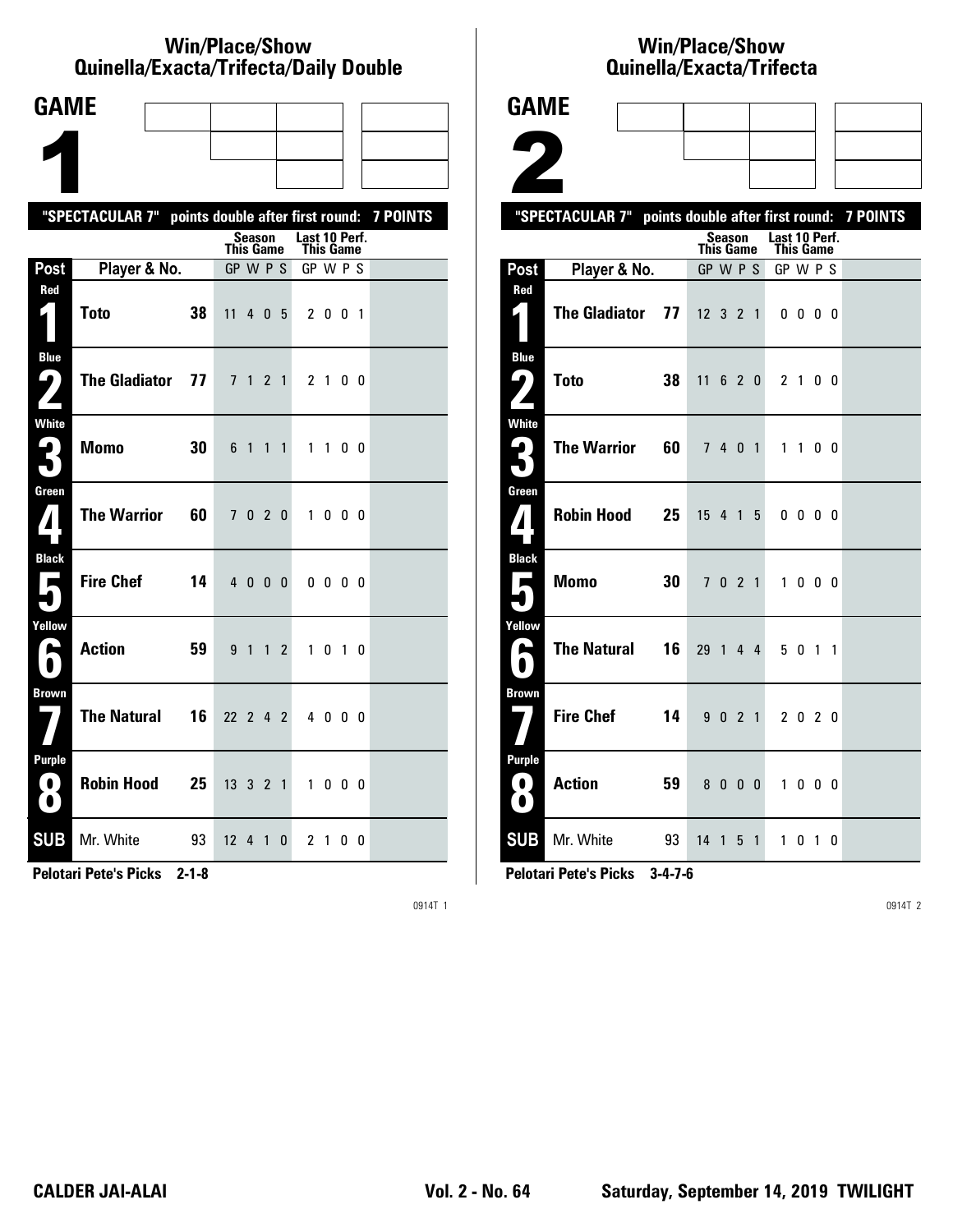### **Win/Place/Show Qui nel la/Exacta/Tri fecta/Pick 5**

| <b>GAME</b>                                             |                                                           |    |                              |               |                |                |                       |         |           |  |
|---------------------------------------------------------|-----------------------------------------------------------|----|------------------------------|---------------|----------------|----------------|-----------------------|---------|-----------|--|
|                                                         |                                                           |    |                              |               |                |                |                       |         |           |  |
|                                                         |                                                           |    |                              |               |                |                |                       |         |           |  |
|                                                         |                                                           |    |                              |               |                |                |                       |         |           |  |
|                                                         | "SPECTACULAR 7" points double after first round: 7 POINTS |    |                              | <b>Season</b> |                |                | Last 10 Perf.         |         |           |  |
| Post                                                    | Player & No.                                              |    | <b>This Game</b><br>GP W P S |               |                |                | This Game<br>GP W P S |         |           |  |
| Red                                                     |                                                           |    |                              |               |                |                |                       |         |           |  |
| $\mathbf{r}$                                            | Toto                                                      | 38 | 17 <sub>5</sub>              |               | $\overline{1}$ | $\overline{2}$ |                       | 4 2 1 0 |           |  |
| <b>Blue</b><br>9                                        | <b>The Natural</b>                                        | 16 | 38 1                         |               |                | 6 13           |                       | 6012    |           |  |
| <b>White</b><br>$\blacktriangleright$<br>$\blacksquare$ | <b>Fire Chef</b>                                          | 14 | 11                           | 3             | 4 0            |                |                       | 3 1     | $1\quad0$ |  |
| Green<br>$\boldsymbol{I}$                               | <b>The Warrior</b>                                        | 60 | 15 7 2 1                     |               |                |                |                       | 2 1 0 1 |           |  |
| <b>Black</b><br>ш                                       | <b>Action</b>                                             | 59 | 35 10 2 8                    |               |                |                |                       | 8 3 0 3 |           |  |
| Yellow<br>H                                             | <b>Robin Hood</b>                                         | 25 | 24                           | 5             |                | 2 2            |                       | 4001    |           |  |
| <b>Brown</b>                                            | <b>The Gladiator</b>                                      | 77 | 27 <sub>2</sub>              | 5 3 2         |                |                |                       | 5 0 1   | 1         |  |
| Purple<br>0<br>$\bullet$                                | <b>Momo</b>                                               | 30 | 10 <sub>1</sub>              |               | 3 <sub>1</sub> |                |                       | 1010    |           |  |
| <b>SUB</b>                                              | The King                                                  | 28 | 45 7                         |               | 9              | 3              |                       | 8 2 1 0 |           |  |

**Pelotari Pete's Picks 5-6-1**

0914T 3

## **Win/Place/Show Qui nel la/Exacta/Tri fecta**

|                             | QUIIIBIId/EXACLA/ ITIIBCLA                                |    |                  |               |  |                  |         |  |
|-----------------------------|-----------------------------------------------------------|----|------------------|---------------|--|------------------|---------|--|
| <b>GAME</b>                 |                                                           |    |                  |               |  |                  |         |  |
|                             |                                                           |    |                  |               |  |                  |         |  |
|                             |                                                           |    |                  |               |  |                  |         |  |
|                             |                                                           |    |                  |               |  |                  |         |  |
|                             | "SPECTACULAR 7" points double after first round: 7 POINTS |    |                  | <b>Season</b> |  | Last 10 Perf.    |         |  |
|                             |                                                           |    | <b>This Game</b> |               |  | <b>This Game</b> |         |  |
| Post<br><b>Red</b>          | Player & No.                                              |    | GP W P S         |               |  | GP W P S         |         |  |
| ⊵                           | <b>The Natural</b>                                        | 16 | 39 5 8 5         |               |  | 8 2 1 2          |         |  |
| <b>Blue</b>                 |                                                           |    |                  |               |  |                  |         |  |
| 5                           | <b>The Gladiator 77 28 4 5 3</b>                          |    |                  |               |  | 5021             |         |  |
| <b>White</b>                |                                                           |    |                  |               |  |                  |         |  |
| 3                           | <b>Action</b>                                             | 59 | 29 6 3 7         |               |  | 6202             |         |  |
| Green                       |                                                           |    |                  |               |  |                  |         |  |
| $\mathbf{Z}$                | <b>Momo</b>                                               | 30 |                  |               |  | 14 3 2 1 2 1 0 0 |         |  |
| <b>Black</b>                |                                                           |    |                  |               |  |                  |         |  |
|                             | <b>Toto</b>                                               | 38 | 21 5 3 2         |               |  | 4200             |         |  |
| Yellow                      |                                                           |    |                  |               |  |                  |         |  |
| $\blacksquare$<br>$\bullet$ | <b>The Warrior</b>                                        | 60 | $17$ 3 5 1       |               |  |                  | 3 0 0 0 |  |
| <b>Brown</b>                |                                                           |    |                  |               |  |                  |         |  |
|                             | <b>Fire Chef</b>                                          | 14 |                  |               |  | 13 4 1 1 5 2 0 0 |         |  |
| <b>Purple</b>               |                                                           |    |                  |               |  |                  |         |  |
|                             | Robin Hood 25                                             |    | 28 1 8 4         |               |  |                  | 5 0 3 0 |  |
|                             |                                                           |    |                  |               |  |                  |         |  |

**Pelotari Pete's Picks 3-4-8**

**SUB** Grave Digger 31 35 4 7 6 5 1 1 1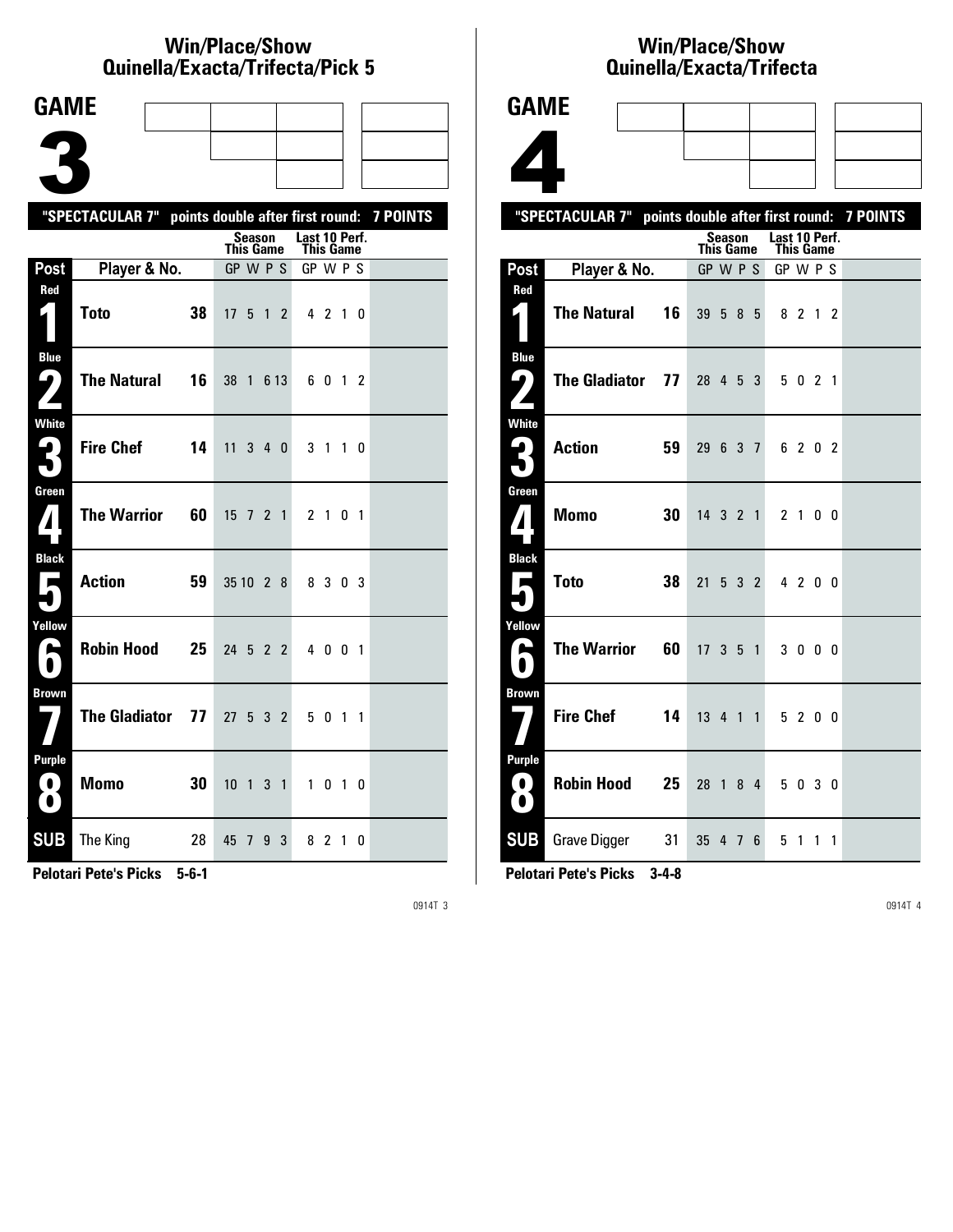# **Win/Place/Show Qui nel la/Exacta/Tri fecta**

| <b>GAME</b>                     |                                                           |                |                       |        |           |   |                       |              |                   |  |
|---------------------------------|-----------------------------------------------------------|----------------|-----------------------|--------|-----------|---|-----------------------|--------------|-------------------|--|
|                                 |                                                           |                |                       |        |           |   |                       |              |                   |  |
|                                 |                                                           |                |                       |        |           |   |                       |              |                   |  |
|                                 |                                                           |                |                       |        |           |   |                       |              |                   |  |
|                                 | "SPECTACULAR 7" points double after first round: 7 POINTS |                |                       | Season |           |   | Last 10 Perf.         |              |                   |  |
| Post                            | Player & No.                                              |                | This Game<br>GP W P S |        |           |   | This Game<br>GP W P S |              |                   |  |
| Red                             |                                                           |                |                       |        |           |   |                       |              |                   |  |
| $\boldsymbol{\zeta}$ )          | <b>The King</b>                                           | 28             | 40 5 3 8              |        |           |   |                       | 6002         |                   |  |
| <b>Blue</b><br>ر ما             | The General                                               | 23             | 41 7 2 2              |        |           |   |                       | 9 1 0 1      |                   |  |
|                                 |                                                           |                |                       |        |           |   |                       |              |                   |  |
| <b>White</b><br>$\mathbf{P}$    | Grave Digger                                              | 31             | 27                    |        | $3\quad5$ | 4 |                       | 6 0 1 1      |                   |  |
| $\blacksquare$                  |                                                           |                |                       |        |           |   |                       |              |                   |  |
| Green                           | <b>Mr. White</b>                                          | 93             | 29                    | 5      | 74        |   |                       | 7 2 3 1      |                   |  |
| <b>Black</b><br><b>E</b>        | <b>El Nino</b>                                            | 84             | 33 4 8 5              |        |           |   |                       | 7 2 2 1      |                   |  |
| Yellow<br>A                     | <b>The Ace</b>                                            | 92             | 29 2 3 5              |        |           |   |                       | 4 0 1 0      |                   |  |
| <b>Brown</b>                    |                                                           | Smooth Papa 57 | 28 2 4 1              |        |           |   |                       | $0\,0\,0\,0$ |                   |  |
| <b>Purple</b><br>O<br>$\bullet$ | Cabby                                                     | 35             | 33 2 4 2              |        |           |   |                       | 5 1          | $1\quad$ $\Omega$ |  |
| <b>SUB</b>                      | Fire Chef                                                 | 14             | 20 4 2 3              |        |           |   |                       | 8 3 0 2      |                   |  |

**Pelotari Pete's Picks 8-6-5**

0914T 5

## **Win/Place/Show Qui nel la/Exacta/Tri fecta**

| <b>GAME</b>                                                            |                                                           |    |                     |   |                            |                |  |
|------------------------------------------------------------------------|-----------------------------------------------------------|----|---------------------|---|----------------------------|----------------|--|
|                                                                        |                                                           |    |                     |   |                            |                |  |
|                                                                        |                                                           |    |                     |   |                            |                |  |
|                                                                        | "SPECTACULAR 7" points double after first round: 7 POINTS |    |                     |   |                            |                |  |
|                                                                        |                                                           |    | Season<br>This Game |   | Last 10 Perf.<br>This Game |                |  |
| Post                                                                   | Player & No.                                              |    | GP W P S            |   | GP W P S                   |                |  |
| Red<br>$\blacksquare$                                                  | <b>El Nino</b>                                            | 84 | 40 7 7 5            |   | 7 3 4 0                    |                |  |
| <b>Blue</b><br>9)                                                      | The Ace                                                   | 92 | 36 2 1 3            |   | 8001                       |                |  |
| <b>White</b><br>ر ما<br>51                                             | Cabby                                                     | 35 | 26 4 2 5            |   | 4 0 0 1                    |                |  |
| Green<br>$\boldsymbol{I}$                                              | <b>Smooth Papa</b>                                        | 57 | 23 6 4 1            |   | $0\,0\,0\,0$               |                |  |
| <b>Black</b><br>$\mathbf{r}$                                           | <b>Grave Digger</b>                                       | 31 | 29326               |   | 5 1 1 0                    |                |  |
| Yellow<br>L                                                            | <b>The General</b>                                        | 23 | 44 4 5              | 9 | 8 0 2 3                    |                |  |
| <b>Brown</b>                                                           | Mr. White                                                 | 93 | $28 \t5 \t4 \t3$    |   | 6<br>$1\quad1$             | $\overline{1}$ |  |
| Purple<br>$\left( \begin{array}{c} 0 \end{array} \right)$<br>$\bullet$ | The King                                                  | 28 | 47 7 5 2            |   | 7020                       |                |  |
| <b>SUB</b>                                                             | <b>Robin Hood</b>                                         | 25 | 43 6 9 7            |   | 9 2 2 2                    |                |  |

**Pelotari Pete's Picks 2-5-8-3**